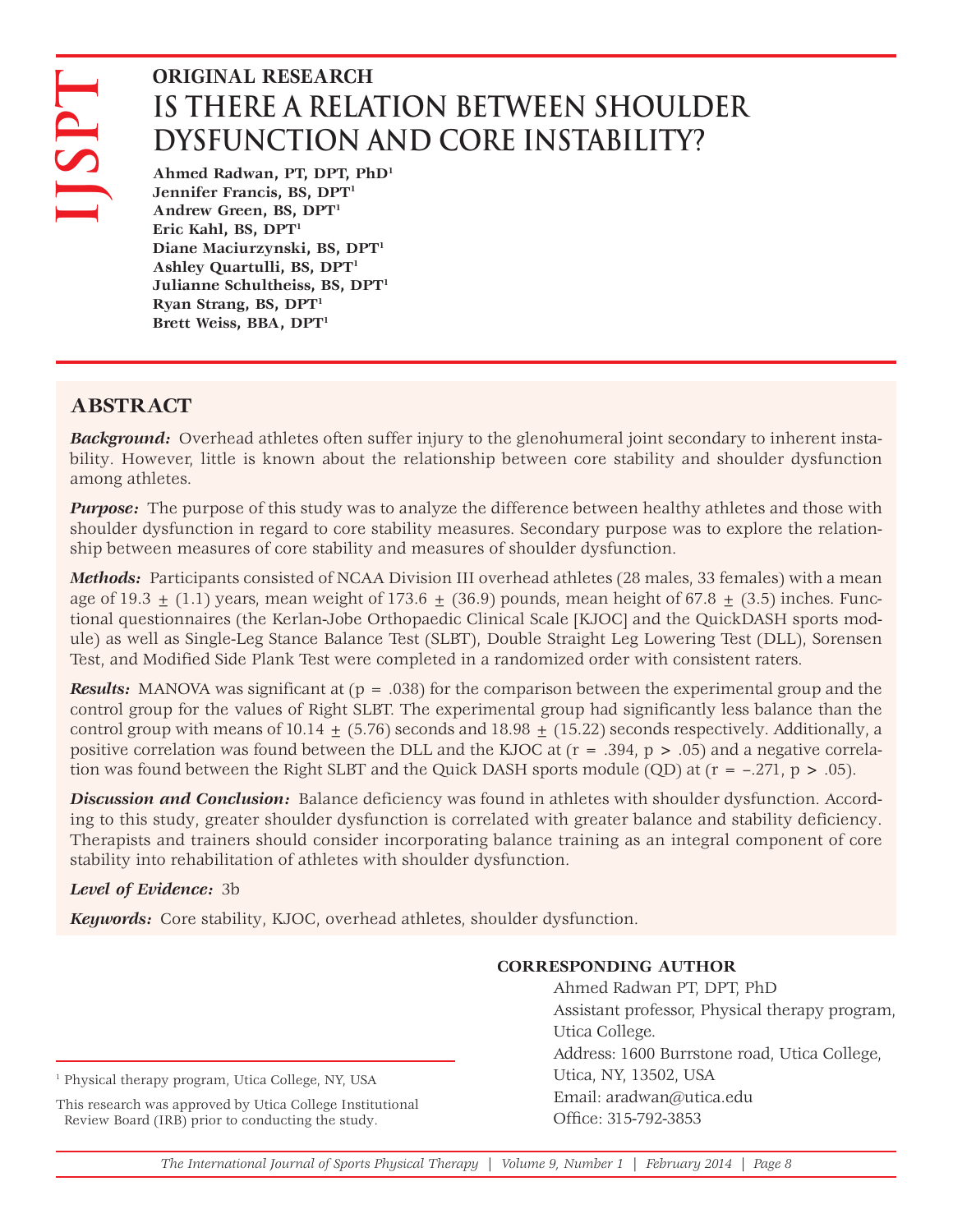#### **INTRODUCTION**

Athletes performing overhead motions require highly skilled movements performed at high velocities. This requires flexibility, muscular strength, coordination, synchronicity and neuromuscular control at the shoulder complex.<sup>1</sup> Considering the extraordinarily high demands placed on the shoulder during overhead motion, it is subsequently one of the most commonly injured sites in the human body.<sup>1</sup> Injuries to the shoulder complex range from shoulder impingement syndrome, rotator cuff pathology, biceps tendonitis, instability, and labral tears.<sup>2</sup>

In order to maintain functional stability during limb movement, muscular strength and endurance is required around the lumbar spine. This area is referred to as the core and includes the abdominal muscles anteriorly, the paraspinals and gluteals posteriorly, the diaphragm superiorly, and the pelvic floor and hip girdle musculature inferiorly.<sup>3</sup> The core musculature becomes active in a feed-forward fashion during upper extremity movement.4 This mechanism occurs as the body prepares for potential perturbation of spinal stability when movement begins.4 In sports that require a great degree of overhead skill, the core provides a foundation upon which muscles of the upper and lower extremities rely.5

Connections have also been made between core stability and athletic performance.<sup>3</sup> Core stability has been proven to be an essential component of biomechanical efficiency, allowing the athlete to maximize force production while minimizing loads placed on peripheral joints. This is especially important during complex movements such as: running, jumping, swimming, throwing, and spiking.6 Due to the three-dimensional nature of complex movements, athletes must have adequate core strength in order to provide effective stability during a wide variety of movements.7,8

Core stability is becoming an increasingly popular topic in rehabilitation research with regard to the prevention of various spine and lower extremity injuries. Deficiency in core strength leads to a breakdown in form, therefore predisposing athletes to injury.<sup>7</sup>

Balance is an integral component of core stability. Many clinical neuromuscular imbalances occur between synergistic and antagonistic muscles. This is characterized by early dominant activation of trunk muscles and delay in activation of synergistic muscles.9 This imbalance can cause instability and excessive joint motion in the direction of the overhead activity.10 This faulty movement can lead to excessive abnormal accessory gliding, thereby increasing trauma to the joint and causing increased risk for dysfunction and pain.<sup>10</sup> The movement system is very adaptable to change and strives to maintain normal function. Therefore if imbalances develop, compensatory movements will occur to restore mobility, often resulting in tissue damage.10

Despite the current interest surrounding core stability, there is limited research on the relationship between the core and shoulder pathologies. Considering the high prevalence of shoulder injuries that occur in overhead athletes, there is a need to further examine the correlation between these injuries and core stability in terms of both strength and balance. Therefore, the purpose of this study was to analyze the difference between healthy athletes and those with shoulder dysfunction in regards to core stability measures. The secondary purpose was to explore the relationship between measures of core stability and measures of shoulder dysfunction.

#### **METHODS**

Sixty-one Division III overhead athletes (28 males, 33 females) were recruited to participate in this study. Their mean age was  $19.3 + (1.1)$  years, mean weight was 78.7 +  $(16.7)$  kg., and mean height was 172.2 + (8.9) cm. Several overhead sports were represented in the sample (six football players, seven swimmers, three water polo players, thirty one lacrosse players, one baseball player, six softball players, six field throwing athletes, and six basketball players). There were 48 healthy participants and 14 participants with shoulder dysfunction. Subjects were classified as having shoulder dysfunction if they had history of noncontact shoulder injury and scored less than 80 on the KJOC.11 Subjects were excluded if they were either in the acute stage of the injury or if they were not actively participating in their respective sports as a part of their team when the study was conducted.

Upon entering the data collection station subjects completed the KJOC and QD scales and had demographic measures taken. Subjects were then ran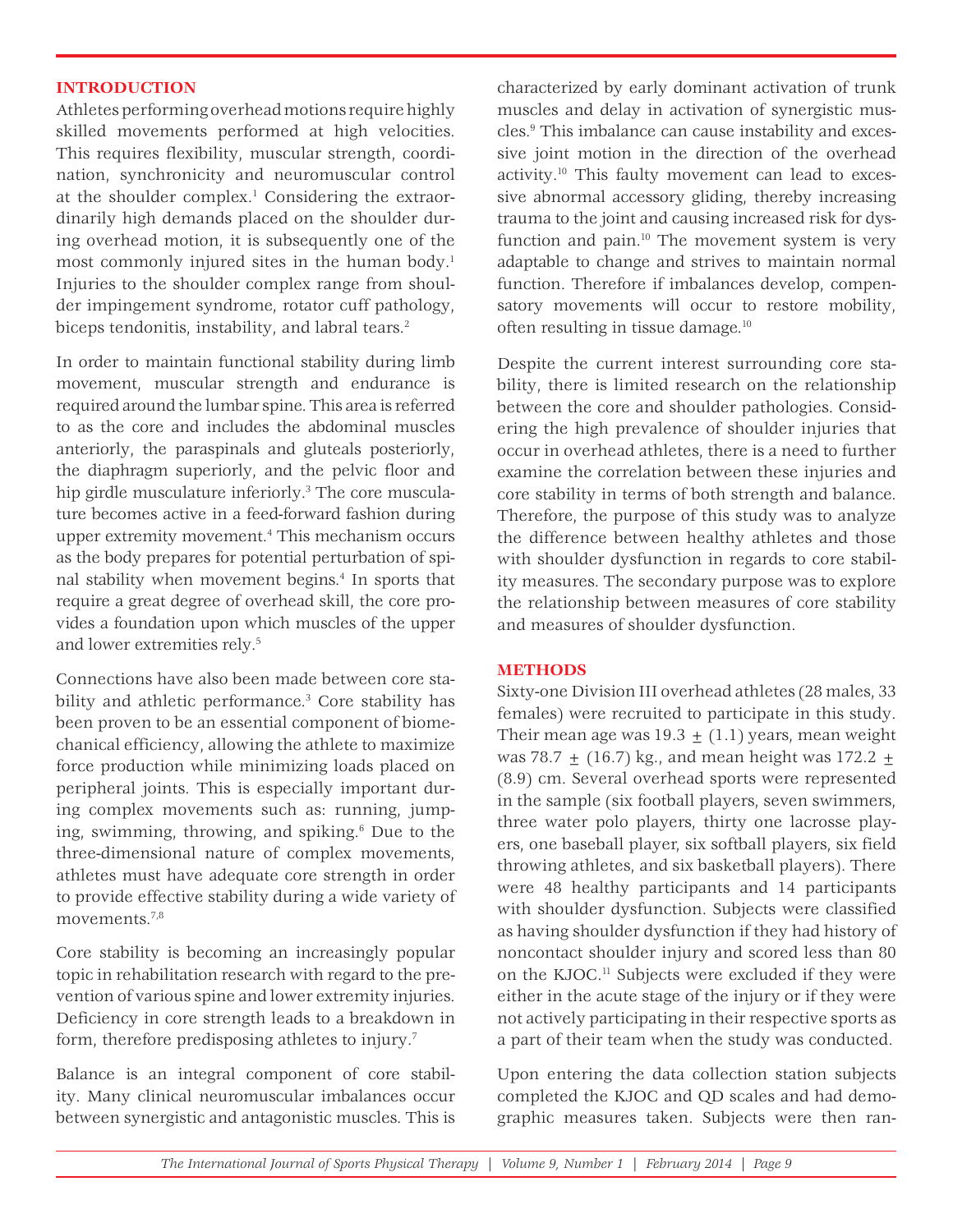domly assigned to start at one of the core measures stations as follows; Single-Leg Stance Balance Test (SLBT), Double Straight Leg Lowering Test (DLL), Sorensen Test, and Modified Side Plank Test. Each test was conducted by consistent raters.

At the SLBT station, the participant's ability to maintain single leg balance with eyes closed was tested as an integral component of core stability. Preceded by a practice trial, three trials were performed on each lower extremity with eyes closed, arms crossed at the chest, contra lateral leg slightly flexed, and foot at height of opposite ankle. The timer began once the foot was raised off the ground and stopped once the participant either opened eyes, uncrossed arms, shifted weight, contacted floor or stance leg with the elevated foot, or if the participant's stance leg was no longer in the starting position. In addition, the test was stopped if the participant held the position for a maximum of 45 seconds. The test was then repeated on the opposite foot utilizing the same format. The best score on each foot was recorded.<sup>12</sup>

At the DLL station, the stability of the abdominal muscles was tested. Participants were supine with a standard sphygmomanometer underneath the lumbar curve inflated to a baseline of 40 mmHg with the knees straight and hips bent to 90 degrees. The degree to which the participant could lower their legs (movement toward hip extension), while maintaining the same cuff pressure was recorded using an Absolute Plus Axis Digital Goniometer. If pressure dropped below 40 mmHg on the dial, the participant was instructed to pause and attempt to return the pressure on the dial to baseline. If the participant was unable to return the pressure to baseline after maximal encouragement and visual cueing utilizing the sphygmomanometer dial, the test was discontinued. If able to achieve 40 mmHg, the test would continue until pressure dropped below baseline again, which indicated the end of the test. At this point, the amount of terminal hip extension angle was measured in degrees using the aforementioned digital goniometer. Three consistent raters were needed for appropriate administration of this test.<sup>13</sup>

At the Sorenson Test station, the stability of the back muscles was tested. Participants were in prone lying (supported by standard gait belts) with the upper body off the end of the examining table supported by a chair. A right angled apparatus was positioned in level with the highest point of the sacrum and on top of both scapulae. During instruction, emphasis was placed on maintaining contact of the back with this apparatus to provide participants with tactile feedback. Upon commencement of the test, participant was instructed to keep their arms crossed over the chest while maintaining a neutral position of the head and neck. At this time, participants were instructed to perform an isometric contraction of trunk extensors and to hold it for as long as possible. The test was stopped if contact with the apparatus was lost or once two minutes had elapsed. Positive verbal reinforcements were given each thirty-second interval.<sup>14</sup>

Finally, at the Modified Side plank Station, the stability of the lateral trunk walls were tested. (Figure 1) The participant was instructed to lay with one shoulder on the ground, arms crossed over chest, head resting on a wedge, and feet supported on a peanut ball. The examiner then asked participant to lift hips off the ground as high as possible. A dangling pulley system rope was aligned at their iliac crest to provide tactile feedback to the position of maximum hip elevation. A practice trial was allowed, followed by the test trial, which was recorded in seconds. Time started when maximum hip elevation was reached and was stopped when the participant's hip lost contact with the pulley system. Encouragement and



Figure 1. Participant in the Modified Side Plank test starting *position on the left side. Arms crossed over chest, head resting on a wedge, and feet stacked on a peanut ball. The examiner then asked participant to lift hips off the ground as high as pos*sible, in order to perform a modified side plank, with a pulley *system aligned at their iliac crest to provide tactile feedback.*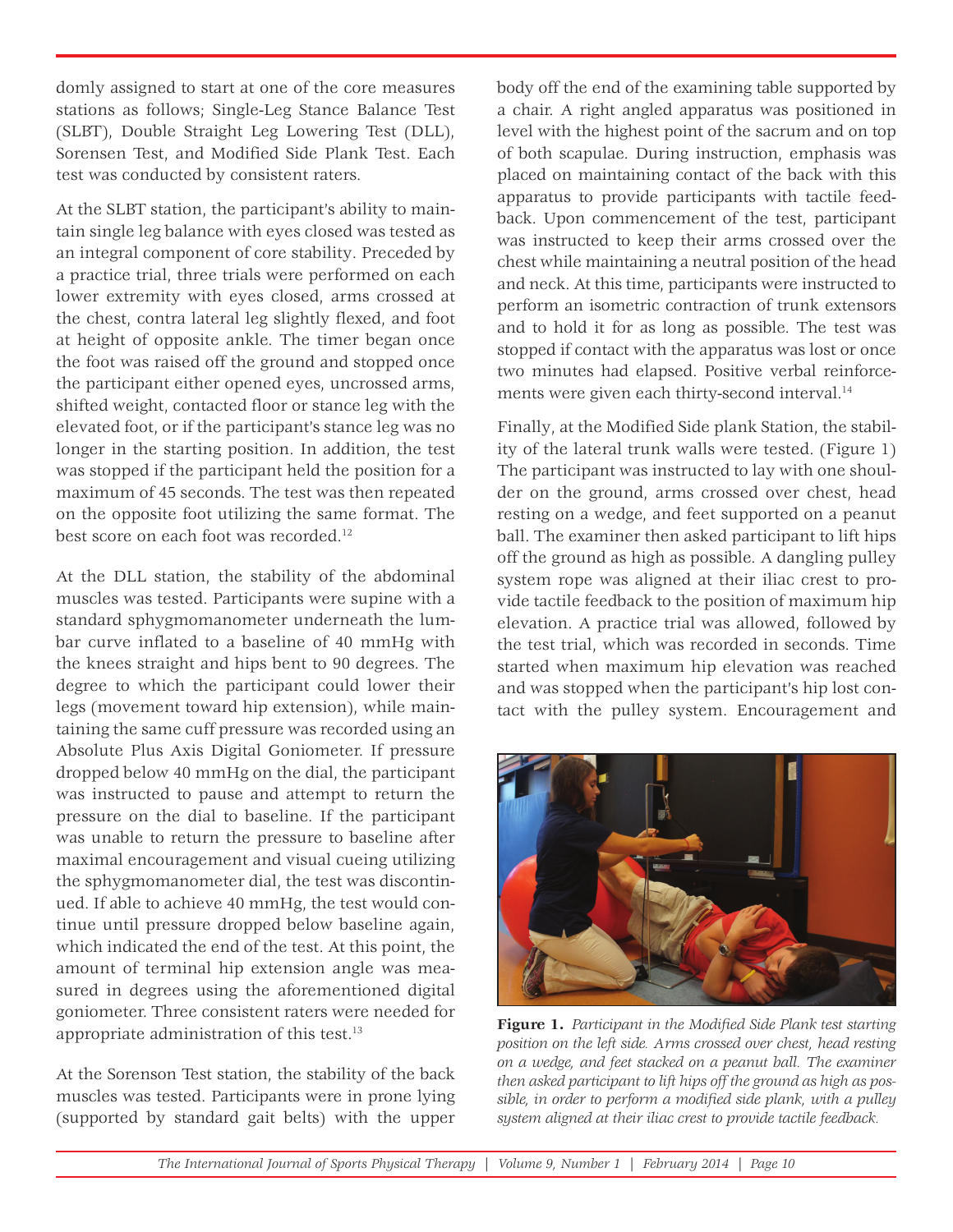feedback was given at 20-second intervals. The test side was chosen in random order, and then repeated on the opposite side by consistent raters.15

## **STATISTICAL ANALYSIS**

All statistical analyses were performed using the Statistical Package for Social Sciences (SPSS™) version 20 for Windows. Prior to final analysis, data were screened for transcription errors, bivariate correlation, normality assumptions, homogeneity of variance, as prerequisites for parametric calculations of the analysis of difference and analysis of relationship measures. Alpha level was set at 0.05 to control for type I error.

Multivariate Analysis of Variance test (Hotelling Trace test) was used to analyze the difference between healthy participants and participants with shoulder dysfunction. This was followed by an analysis of relationship between the scores of the KJOC and core stability measures using the Pearson Product Moment Correlation Coefficient followed by the respective significance testing and regression analysis.

## **RESULTS**

Criteria for parametric testing were met and a multivariate analysis of differences was performed to compare the six dependent variables (Sorensen test, DLL test, right and left Side Plank tests, and right and left SLBT) between healthy participants (control group  $n = 47$ ) and participants with shoulder dysfunction (experimental group  $n = 14$ ). MANOVA was significant at  $p = .038$  for the comparison between the experimental group and the control group for the right SLBT. The experimental group had significantly lower balance than the control group with means +

(SD) of  $10.14 + (5.76)$  and  $18.98 + (15.22)$  respectively. No other significant statistical differences were found between the remainder of the dependent variables. Outcomes are presented in Table 1.

Additionally, the correlation between the Quick-DASH sports module and the KJOC with each core stability test was calculated using Pearson Correlation Coefficient. A moderate positive correlation was found between the Double Leg Lowering test and the KJOC questionnaire with  $r = .394$ ,  $p > .05$ . Similarly, a weak negative correlation was found between the right Single Leg Balance test and the QuickDASH sports module with  $r = -.271$ ,  $p > .05$ . Both correlations support the fact that greater shoulder dysfunction is associated with greater balance and stability deficiencies.

## **DISCUSSION**

According to the results of this study, balance was found to be statistically lower in participants with shoulder dysfunction compared to healthy participants. Since balance is one of the components of core stability,16 one can imply that overhead athletes with shoulder dysfunction that participated in this study had non-optimal core stability compared to their healthy peers.

In concordance with Gribble and Hertel,<sup>16</sup> the SLBT was utilized as the tool for measuring static postural control. Postural control is essential to athletes, as it is an indicator of appropriate neuromuscular function and stability therefore, important for both injury prevention and rehabilitation. Ease of administration, high reliability, and low cost of this test

| <b>Table 1.</b> Comparison Between Normal Athletes and Athletes With Shoulder<br>Dysfunction Regarding Dependent Measures of Core Stability. |                                              |                           |
|----------------------------------------------------------------------------------------------------------------------------------------------|----------------------------------------------|---------------------------|
| <b>Core stability measure</b>                                                                                                                | <b>Athletes with shoulder</b><br>dysfunction | <b>Normal athletes</b>    |
| <b>Sorenson Test</b>                                                                                                                         | $81.8\pm(30.7)$ seconds                      | $70.2 \pm (31.4)$ seconds |
| <b>Double Leg Lowering</b><br><b>Test</b>                                                                                                    | $9.4 \pm (4.9)$ degrees                      | $8.4 \pm (7.5)$ degrees   |
| <b>Modified Side plank</b><br>(right)                                                                                                        | $43 \pm (28.6)$<br>seconds                   | $35.1 \pm (25.7)$ seconds |
| <b>Modified Side plank</b><br>(left)                                                                                                         | $52.1 \pm (36.8)$ seconds                    | $47.4\pm(41.9)$ seconds   |
| <b>Single Leg Balance</b><br>(right)                                                                                                         | $10.1 \pm (5.8)$<br>seconds *                | $18.9\pm(15.2)$ seconds   |
| Single Leg Balance (left)                                                                                                                    | $10.1\pm(6.7)$<br>seconds                    | $16.9 \pm (13.7)$ seconds |
| *significant at $p = 0.05$                                                                                                                   |                                              |                           |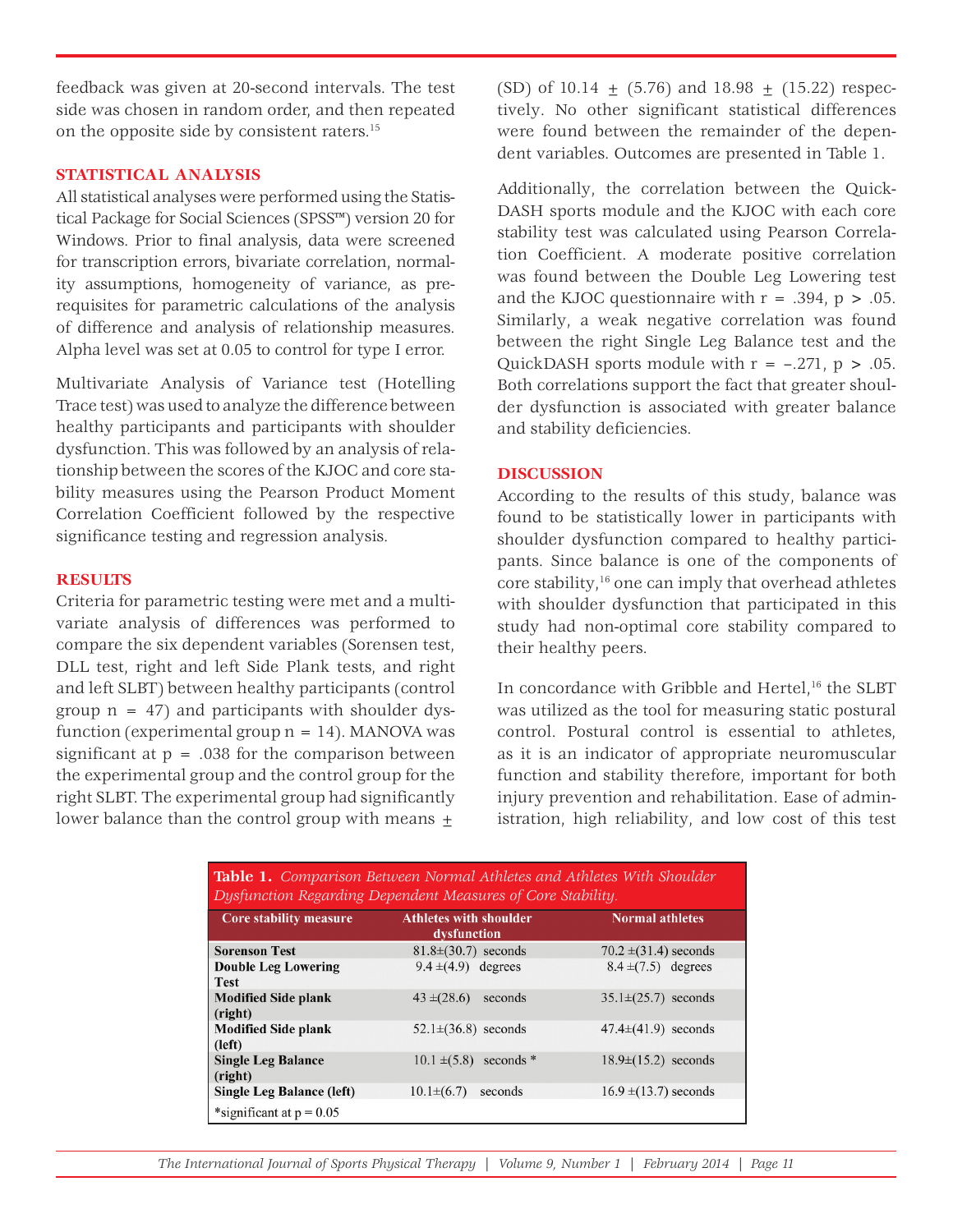are all reasons why the SLBT can be used to assess one of the components of core stability. In addition, Cosio-Lima, Reynolds, Winter, Paolone, and Jones<sup>17</sup> advocate the use of the SLBT in assessing core stability in patients with Low Back Pain.

In the current study there was no significant difference between the control and the shoulder dysfunction group in scores on the Side Bridge Test. The current study used a Modified Side Bridge Test (as described earlier in the methodology section) in order to account for shoulder pathology and possible pain in subjects. This differed from the test position used by McGill et al.<sup>15</sup> The difference in the test positions may account for the variation of the study results.

The use of the Sorensen Test to measure core stability by examining the isometric endurance of the trunk extensors is commonly mentioned throughout the literature. The Sorensen Test is the best test used to evaluate endurance of back extensors. In the current study there was no significant difference of Sorensen Test score between the shoulder dysfunction and the control group. The difference in results between this study and ours may be attributed to the difference in subjects' demographics, pathologies, and overall number of participants.<sup>14</sup>

The core flexors were assessed by the use of the DLL test. Arab et al concluded that the DLL test is reliable, sensitive, and specific for the core flexors. In their study, there was a lower score in the group of subjects that had low back pain compared to subjects without pain. The difference in the way the DLL test was performed in the two studies may explain the varying results. Arab et al.<sup>18</sup> had the patient hold his or her legs 20 degrees from the floor and for as long as possible. The current study involved the subject's legs being taken to 90 degrees and then the subject was asked to slowly lower legs to table while maintaining 40mmHg on a sphygmomanometer that was placed beneath the lumbar spine. The first method may allow for more substitution by the subject, such as arching his or her back and hence allowing for longer period of hold.

The results of the current study confirm that the KJOC scores were moderately correlated with the DLL scores. The importance of the DLL Test as a measure of core stability has been recommended for

the assessment of core stability among the athletic population by Sharrock, Cropper, Mostad, Johnson, and Malone.13 This test requires a high level of muscle activation and stabilization throughout the trunk because of the long lever arms of the lower extremities and narrow base of support for the trunk and upper extremities. It was reported in literature that this test is both valid and reliable in assessing core strength.<sup>13</sup>

Although there is a lack of evidence to support the correlation between shoulder dysfunction and core stability, there is information to show how the core musculature is activated during upper extremity movements.4 The results of the current study are in agreement with Brumitt and Dale, who recommended that core stability exercises should be included when an athlete is completing a rehabilitation program for their shoulder injury.4

The previously found clinically sensitive but statistically insignificant correlations between measures of core stability and extent of shoulder dysfunction might have occurred due to various reasons. Many of the tests that were utilized in this study required modifications to minimize the stresses and strains on the shoulder joint complex. Second, the battery of tests administered may be sensitive to the general population and not a specific set of individuals with shoulder dysfunction. Lastly, the subjects with shoulder dysfunction who participated in this study were not in the acute phase of injury and demonstrated overall high scores on the functional questionnaires.

#### **LIMITATIONS OF THE STUDY**

The study is limited by the small sample size of participants with shoulder dysfunction, the randomized sample of convenience, the strict inclusion criteria, and the absence of dynamic multi-planar testing procedures. Finally, modifying the Side Plank test to evade participants' discomfort may have threatened the validity of its use.

# **CONCLUSION**

The results of this study demonstrated that collegiate overhead athletes with shoulder dysfunction had less balance compared to healthy athletes. Additionally, poor performance of these athletes in